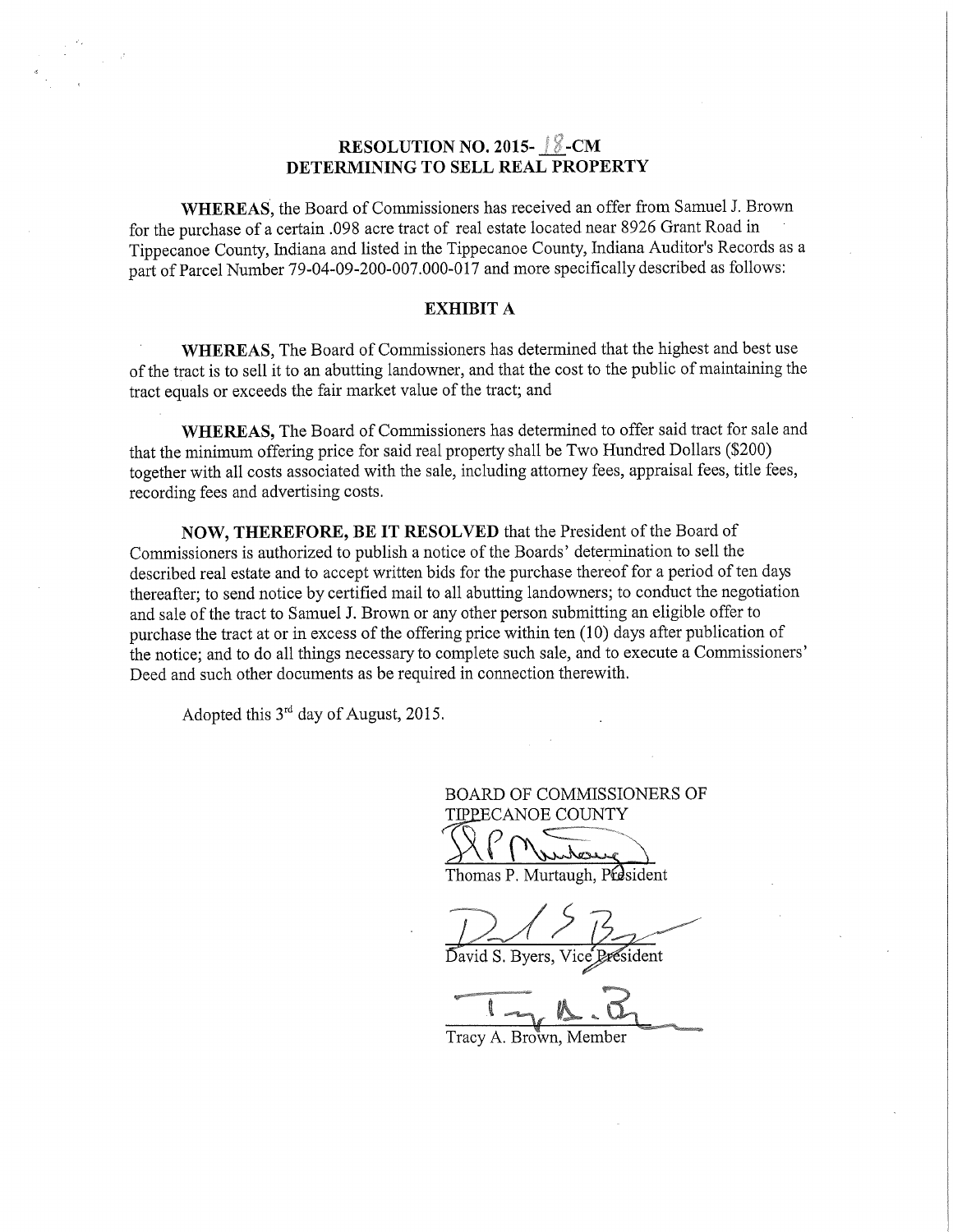ATTEST: Y 1/sec Ignation X)

Robert Plantenga, Auditor of Tippecanoe County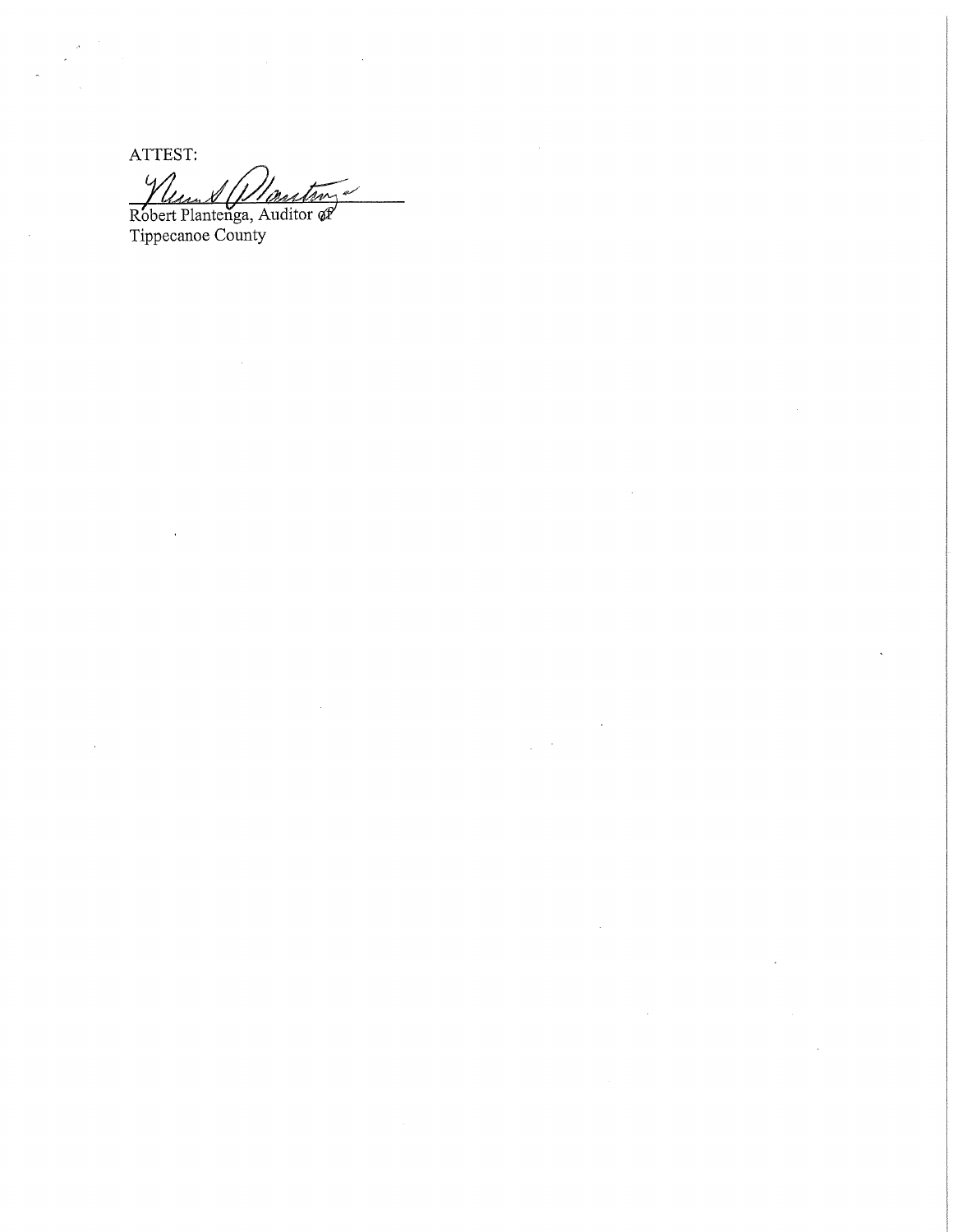#### EXHIBIT A

A part of the West Half of the Northeast Quarter of Section 9, Township <sup>24</sup> North, Range <sup>3</sup> West, Tippecanoe Township, Tippecanoe County, Indiana described as follows: Commencing at a Bernsten Monument marking the Northwest corner of the Northeast Quarter of said Section 9; thence South 00° 50' 50" East (Bearings are based on WGS84) 1,251.11 feet along the West line of the Northeast Quarter of said Section 9; thence North 89° 48' 47" East 489.24 feet to the East Right-of-Way line of Old Grant Road and the Point of Beginning; thence North 26° 10' 21" East 96.08 feet along the East Right-ofWay line of Old Grant Road; thence South 67° 54' 22" East 34.80 feet; thence South 00° 49' 52" West 47.20 feet to the West Right—of-Way line of Grant Road; thence Southwesterly 26.72 feet along the West Right-of—Way line of Grant Road and along a non-tangent curve to the left with a radius of  $7,040.00$  feet and subtended by a long chord having <sup>a</sup> bearing of South 15° 45' 24" West and <sup>a</sup> length of 26.72 feet to the North line of <sup>a</sup> tract of land owned by Martha A. Brown as recorded in Document Number <sup>01027647</sup> in the Office of the Recorder of Tippecanoe County, Indiana; thence South 89° 48'47" West 66.68 feet along the North line of the Brown property to the Point of Beginning and containing 0.098 of an Acre.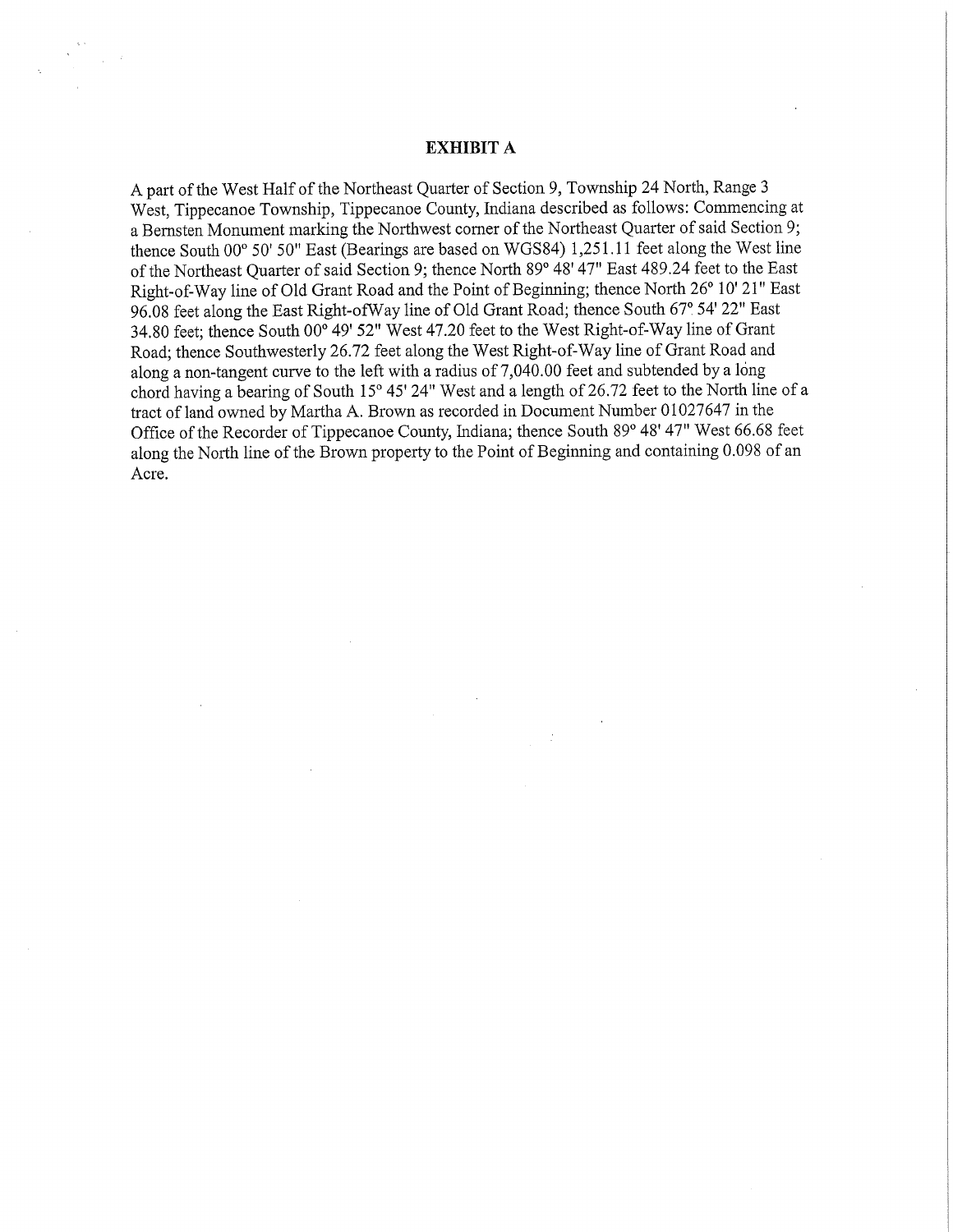## NOTICE OF SALE

Notice is hereby given that the Board ofCommissioners ofTippecanoe County will offer for sale pursuant to Indiana Code 36-1-11-5, certain .098 acre tract of real estate located near 8926 Grant Road in Tippecanoe County, Indiana and listed in the Tippecanoe County, Indiana Auditor's Records as part of Parcel Number 79-04-09-200-007.000-0.17 and more specifically described as follows:

A part of the West Half of the Northeast Quarter of Section 9, Township 24 North, Range 3 West, Tippecanoe Township, Tippecanoe County, Indiana described as follows: Commencing at <sup>a</sup> Bernsten Monument marking the Northwest corner of the Northeast Quarter of said Section 9; thence South 00° 50' 50" East (Bearings are based on WGS84) 1,251.11 feet along the West line of the Northeast Quarter of said Section 9; thence North 89° 48'47" East 489.24 feet to the East Right-of-Way line of Old Grant Road and the Point of Beginning; thence North 26° 10′ 21" East 96.08 feet along the East Right-ofWay line of Old Grant Road; thence South 67° 54'22" East 34.80 feet; thence South 00° 49' 52" West 47.20 feet to the West Right-of~Way line of Grant Road; thence Southwesterly 26.72 feet along the West Right-of—Way line of Grant Road and along <sup>a</sup> nontangent curve to the left with <sup>a</sup> radius of 7,040.00 feet and subtended by <sup>a</sup> long chord having a bearing of South  $15^{\circ}$  45' 24" West and a length of 26.72 feet to the North line of <sup>a</sup> tract of land owned by Martha A. Brown as recorded in Document Number 01027647 in the Office of the Recorder of Tippecanoe County, Indiana; thence South 89° 48' 47" West 66.68 feet along the North line of the Brown property to the Point of Beginning and containing 0.098 of an Acre.

The minimum offering price for said real property shall be Two Hundred Dollars (\$200) together with all costs associated with the sale, including attorney fees, appraisal fees, title fees, recording fees and advertising costs. The property may not be sold to a person who is ineligible under Indiana Code 36-1-11-16. A bid submitted by a trust (as defined in Indiana Code 30-4-1-1(a)) must identify each beneficiary of the trust and settlor empowered to revoke or modify the trust.

The Board ofCommissioners ofTippecanoe County will accept written bids forthe purchase of said real property for a period of ten  $(10)$  days commencing as of the date of this publication. The Board of Commissioners reserves the right to accept or reject any bid. The Board of Commissioners will deliver <sup>a</sup> Commissioners' Deed for said property. However, the property will be sold free and clear of all liens and encumbrances except the 2014 taxes payable in 2015 which will be prorated to day of closing. Bids should be submitted to the Tippecanoe County Board of Commissioners, 20 North 3rd Street, Lafayette, Indiana 47901.

Robert Plantenga, Tippecanoe County Auditor

Publish 2015

 $\mathcal{A}_{\mathcal{A}}$  .